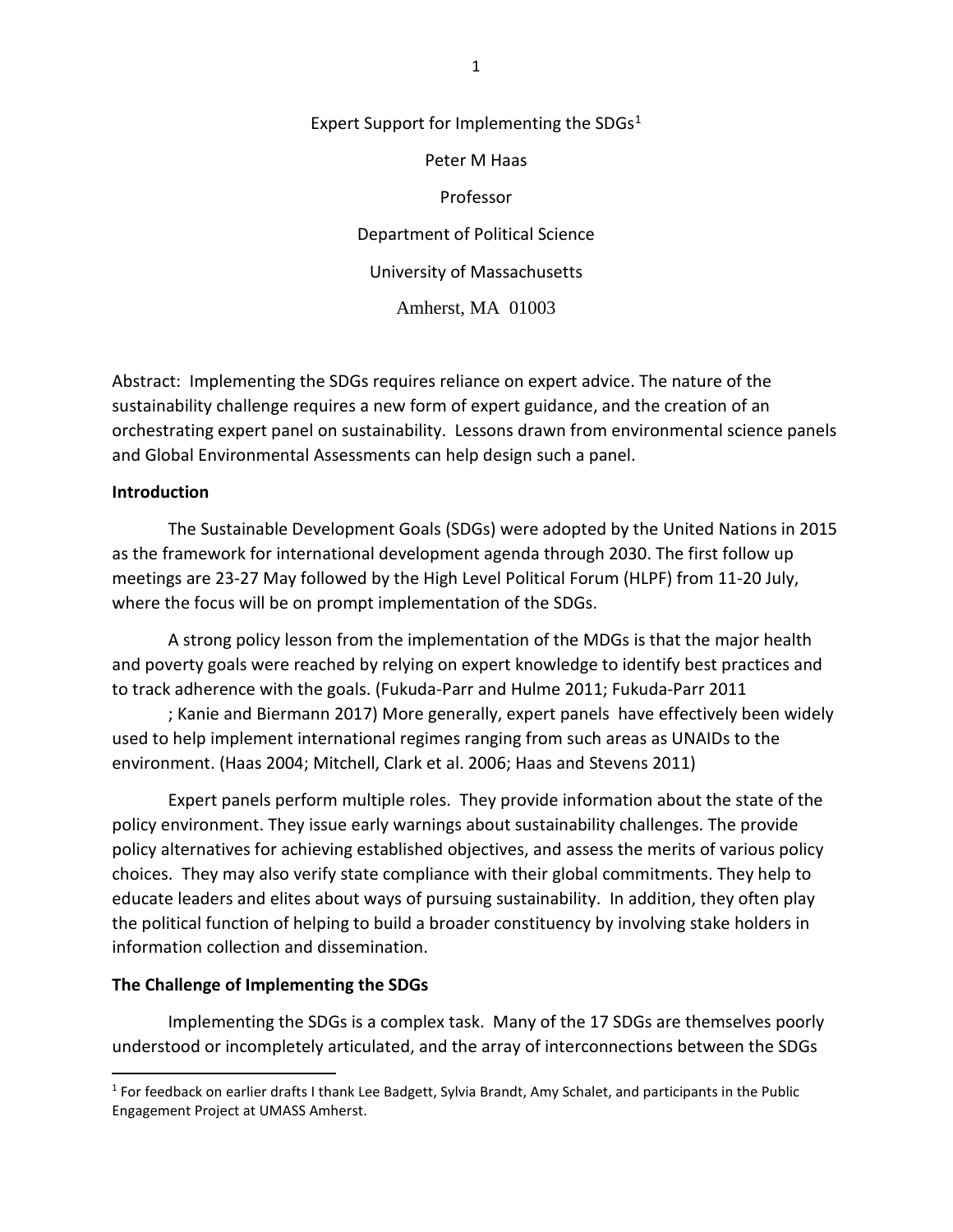themselves is complex and poorly understood. (Kanie and Biermann 2017, ch 6) While ending poverty (goal #1) and hunger (goal #2) and promoting good health (goal #3) and clean water and sanitation (#6) are reasonably well understood, promoting sustainable cities (goal #11) and responsible consumption (goal #12) are much less well understood. The connections between the goals have not yet been meaningfully addressed, so that there are no instruments in place to assure that unanticipated consequences don't emerge in one area as a consequence of progress in another. For instance, achieving sustainability in life on land (goal #15) may well yield pressures on life below water (goal #14); and reduced inequalities (goal #10) may well have environmental side effects which are not addressed in the indicators applied to monitoring the reduction of inequality.

Expert advice for implementing the SDGs faces a threefold task: organizing information for the poorly understood SDGs; harvesting best practices in implementation by multiple actors for the SDGs for which shared understandings exist; and providing timely information about the interconnection between the issues.

*Organizing information.* Implementation requires background conditions about each of the goals. Much of this was already collected during the run up to the adoption of the SDGs, or is readily accessible to the UN Department of Economic and Social Affairs, which has been tasked with the bureaucratic support for the SDGs. The UN should also be able to see if there are gaps in knowledge and thus seek to create new bodies for them.

*Harvesting best practices*. Collecting and publicizing best practices for states as well as civil society actors and private firms in order to reach the various goals can be performed by the UN as well. Much of this information is already in the public domain or provided by actors themselves.

*Orchestrating knowledge between discrete goals*. Successful implementation requires that there are no unanticipated consequences for other areas of sustainability from achieving sustainability in one. Very little is known about the connections between issues because most expertise, and the organization of expertise rests on knowledge about discrete areas of activity. There are very few experts about interconnections. In order to capture these interconnections some form of orchestration needs to be introduced to coordinate information about the interconnections between the goals.

While there already exist many expert panels which organize knowledge about distinct issues, none operate to connect the issues. A sustainability expert panel must thus be able to tap into a diverse array of expertise across issues. A new panel of panels would orchestrate the flow of information between existing discrete expert panels. Such a meta-panel would serve as an informational switchboard which was able to tap into the existing ecosystem of science panels.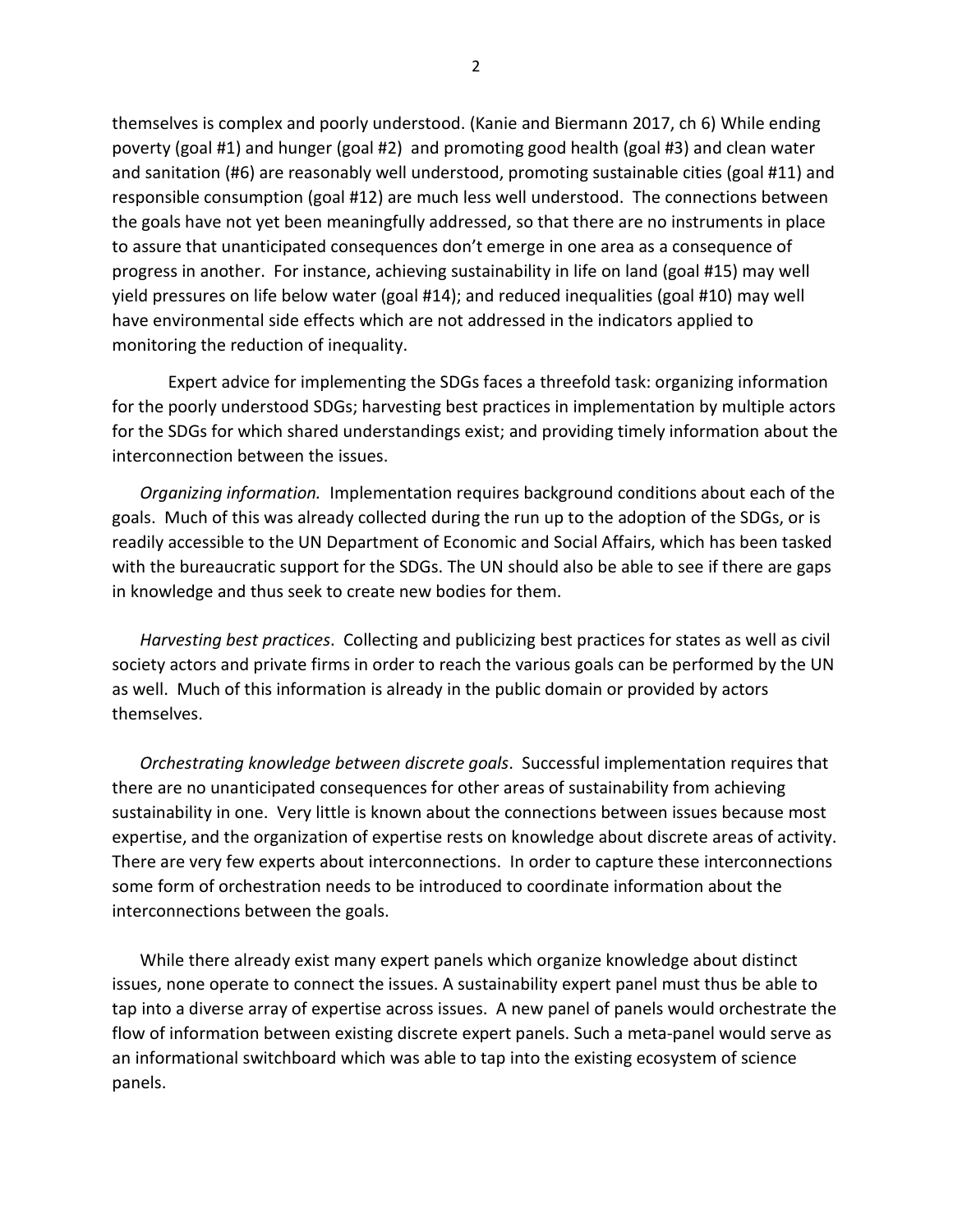## **Organizing Expertise for Sustainability**

Social science research of the science-policy interface demonstrates that well designed expert panels contribute to the effectiveness of collective governance. The strongest lessons for expert governance comes from the environmental realm, where international science panels have been regularly applied to multilateral environmental regimes since the 1970s, and over 100 such panels are in operation. (Haas and Stevens 2011)

Governments have pursued a trial and error approach to the design of expert panels, relying on high profile previous examples, without probing deeply into the adequacy of their design. (Watson and Gitay 2004; Reid and Mooney 2016) States invoke science to attenuate uncertainty rather than to strategically control the flow of information. (Haas 2015) Thus, states can learn from a systematic study of the design of international science and assessment efforts in order to better apply organized expert knowledge to promote sustainability.

Practitioners (Watson 2005; Nations; 2015, ch 1; Reid and Mooney 2016) and analysts (Haas 2004; Mitchell, Clark et al. 2006; Haas and Stevens 2011) concur that effective scientific guidance provides usable knowledge: expert knowledge which users regard as credible, legitimate and salient. Members of expert panels must enjoy authority based on their independence, as well as accurate track records and provide information which is of a temporal and geographic time scale to be policy relevant to decision makers.

Usable knowledge has become embedded as a criterion for the design of expert scientific panels. At the Fourth Session of the Intergovernmental Platform on Biodiversity and Ecosystem Services (IPBES) the USA and Switzerland emphasized the needs for science to conform to IPBES' principles of usable knowledge, focusing on scientific independence. credibility and timeliness. The USA called for applying principles of usable knowledge to the IPBES: saying that its reports should adhere to principles of scientific independence and credibility, and supported practical timelines. Switzerland said that reports should be credible and of high quality. [Earth Negotiations Bulletin 31: 23 February 2016 p 1]

The Ozone Trends Panel appended to the Montreal Ozone Protocol and its subsequent governance is one of the best examples of where a well-designed science panel was successfully able to impart its technical expertise to an efficient and scientifically warranted governance regime for ozone depleting substances. (Parson 1993; Parson 2003) Expert advice contributed to the adoption of an effective treaty which led governments to rapidly eliminate a number of ozone depleting chemicals. International expert panels drawing from the scientific community and the private sector were able to rapidly identify and develop regulations for additional ozone depleting substances.

National experiences confirm these lessons about institutional design and the recognition by states of the need for independent, impartial technical advice. Independent, nonpartisan agencies are insulated from politics by professional staffing, long term appointments and political balance in top level administration. The United States International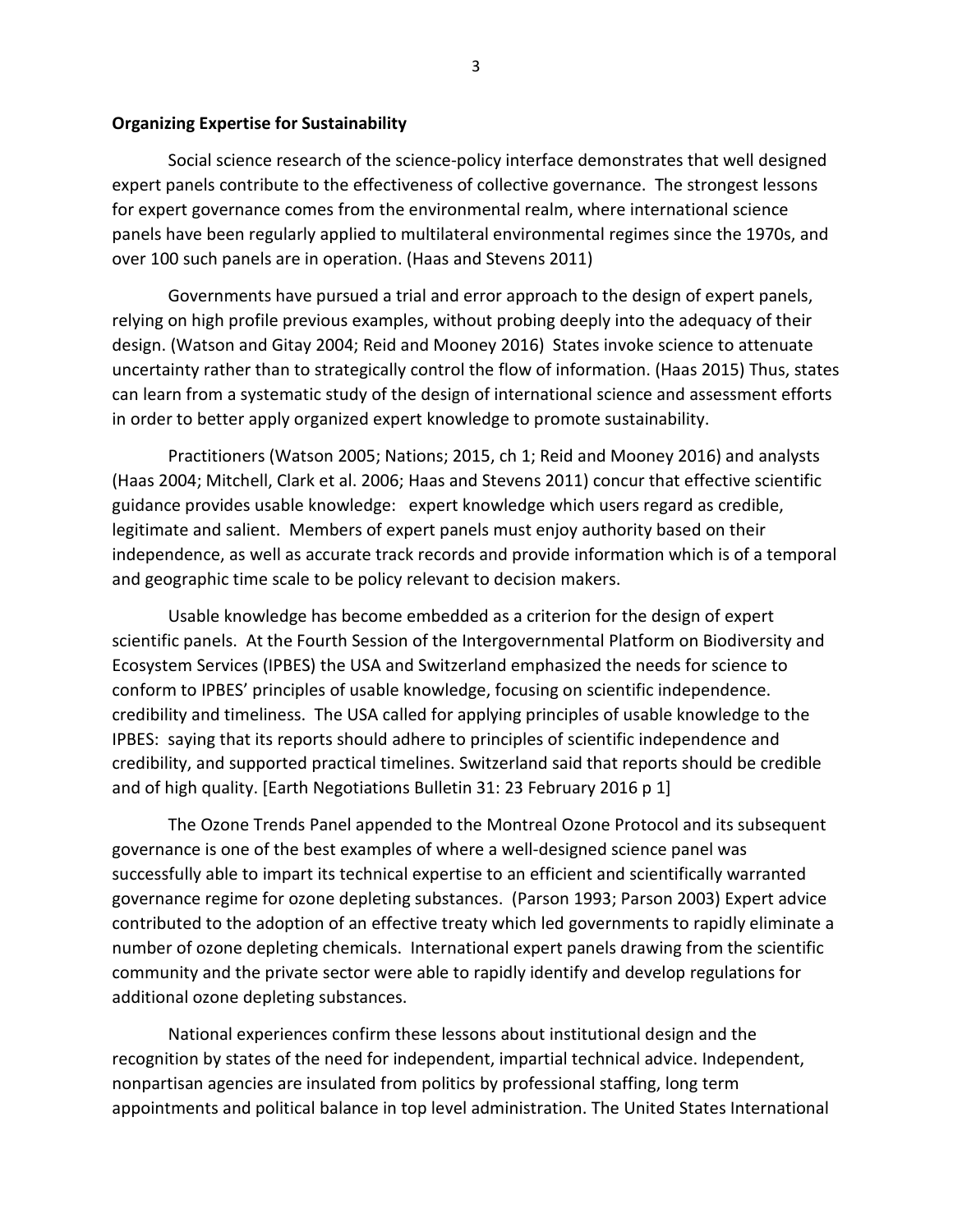Trade Commission (USITC) contributes nonpartisan expert advice to the US Congress and Office of the Special Trade Representative about trade disputes, thus preventing trade wars and politically motivated protectionism. (Goldstein 1986) Federal reserve banks are also insulated from political meddling, and enable the provision of technically warranted policy advice. (Vibert 2007)

An orchestration panel must be able to provide usable knowledge as well as easily coordinate the knowledge of other, existing panels. Based on institutional design lessons drawn from other expert panels, (Haas and Stevens 2011) such an orchestration panel should:

- 1) be composed of independent experts with international reputations in their fields, drawn from multiple disciplines.
- 2) Be composed of experts from academia, civil society and the private sector in order to capture multiple perspectives on sustainability.
- 3) Members should be appointed based on merit by impartial authorities.
- 4) members should be recruited based on merit representing a diverse array of countries
- 5) the panel should have stable funding, and not be dependent upon a single funding source
- 6) It should meet regularly and report directly to governments through the UN HLPF.
- 7) It should seek to be clear on areas of consensus and contestation.

While a diversity of knowledge is necessary to capture the complexities of sustainability, one must exercise discretion in choosing members of the panel. Too many cooks spoil the broth. The panel should not value inclusiveness over effectiveness. Relevant knowledge, and the ability to deliberate with others is a necessary credential for panel members.

## **Conclusion**

Sustainability is too important to be left up to governments alone. Implementing the SDGs will require expert inputs to help identify best practices, gaps in knowledge and practices, to monitor threats, and help promote public awareness and concern. A new orchestrating expert panel reporting to the HLPF can help capture the interlinkages between sustainability goals, and help develop public support for implementing the SDGs.

- Fukuda-Parr, S. (2011 ). "Theory and Policy in International Development." International Studies Review **13**: 122-132.
- Fukuda-Parr, S. and D. Hulme (2011). "International Norm Dynamics and the 'End of Poverty'." Global Governance **17**: 17-36.
- Goldstein, J. (1986). "The Political Economy of Trade: Institutions of Protection." American Political Science Review **80**: 161-184.
- Haas, P. (2004). "When Does Power Listen to Truth? A Constructivist Approach to the Policy Process." Journal of European Public Policy **11**(4): 569-592.